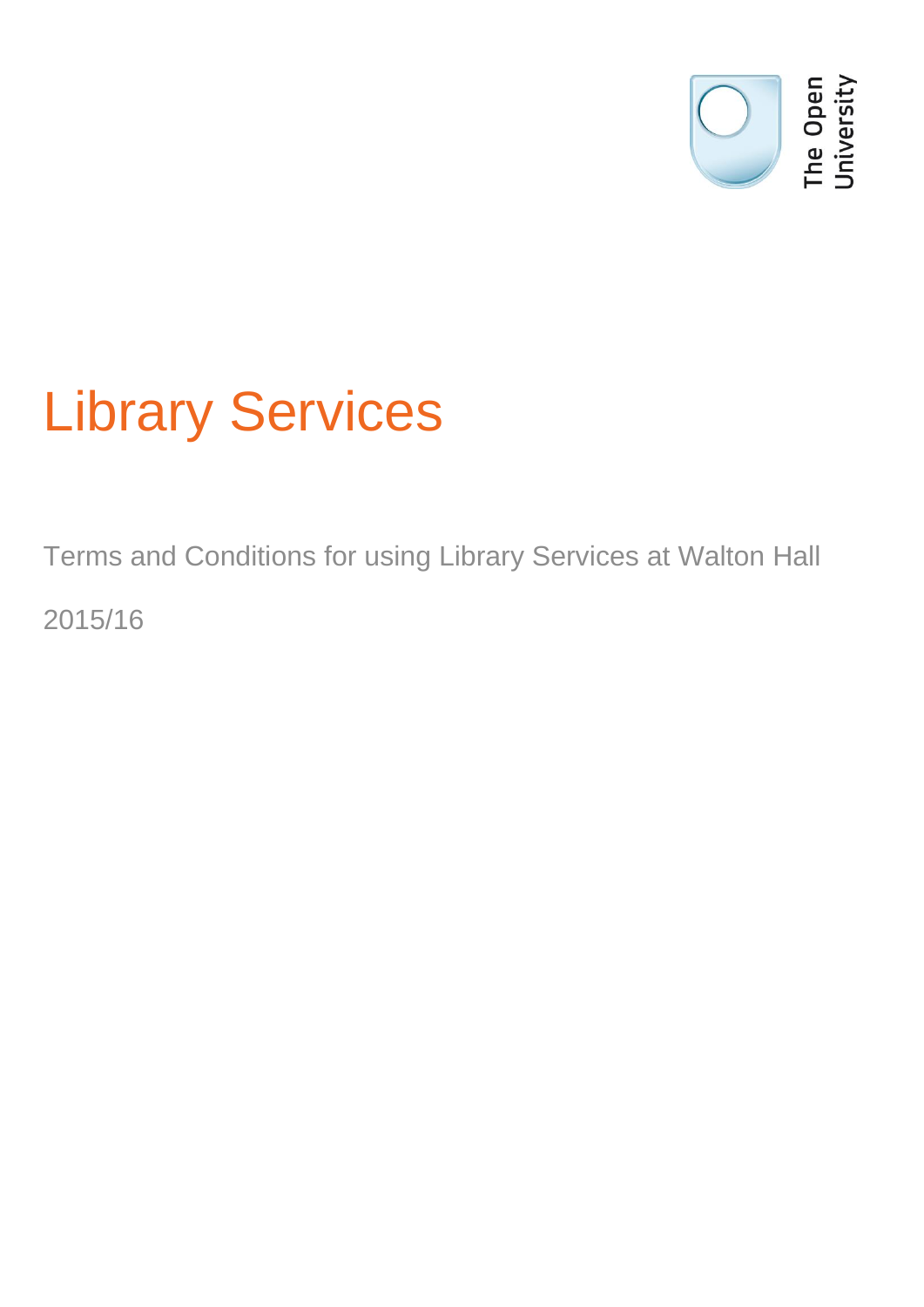### **Welcome**

The Open University (OU) Library Service at Walton Hall plays an important role in providing staff, researchers and students with access to a wide range of resources, services and facilities to support their teaching, research or studies

The terms and conditions of membership listed below are intended to ensure that the range of resources, services and facilities are available to all who need them.

They cover the use of all provisions available through the Library building at Walton Hall but do not cover access to the online library.

Library Services can suspend the library privileges of any customer who infringes the Library Services Terms and Conditions. Where this requires an investigation this will be carried out by the Customer Services Manager.

## **Library registration**

**1.**To see the entitlements of customers able to use the library at Walton Hall and register with Library Services to borrow items visit<http://www.open.ac.uk/library/services>

**2.** During the registration process you will be asked for your email address. All notifications from us will come to you by email.

**3.**Registered library members are required to notify Library Services immediately of any change of address.

**4.** Customers must report lost library cards immediately.

**5.** Membership and loans are not transferable.

**6.** Customers are entitled to one membership only.

**7.** Registering to use the Library at Walton Hall does not give you access to the online resources normally available through the library website.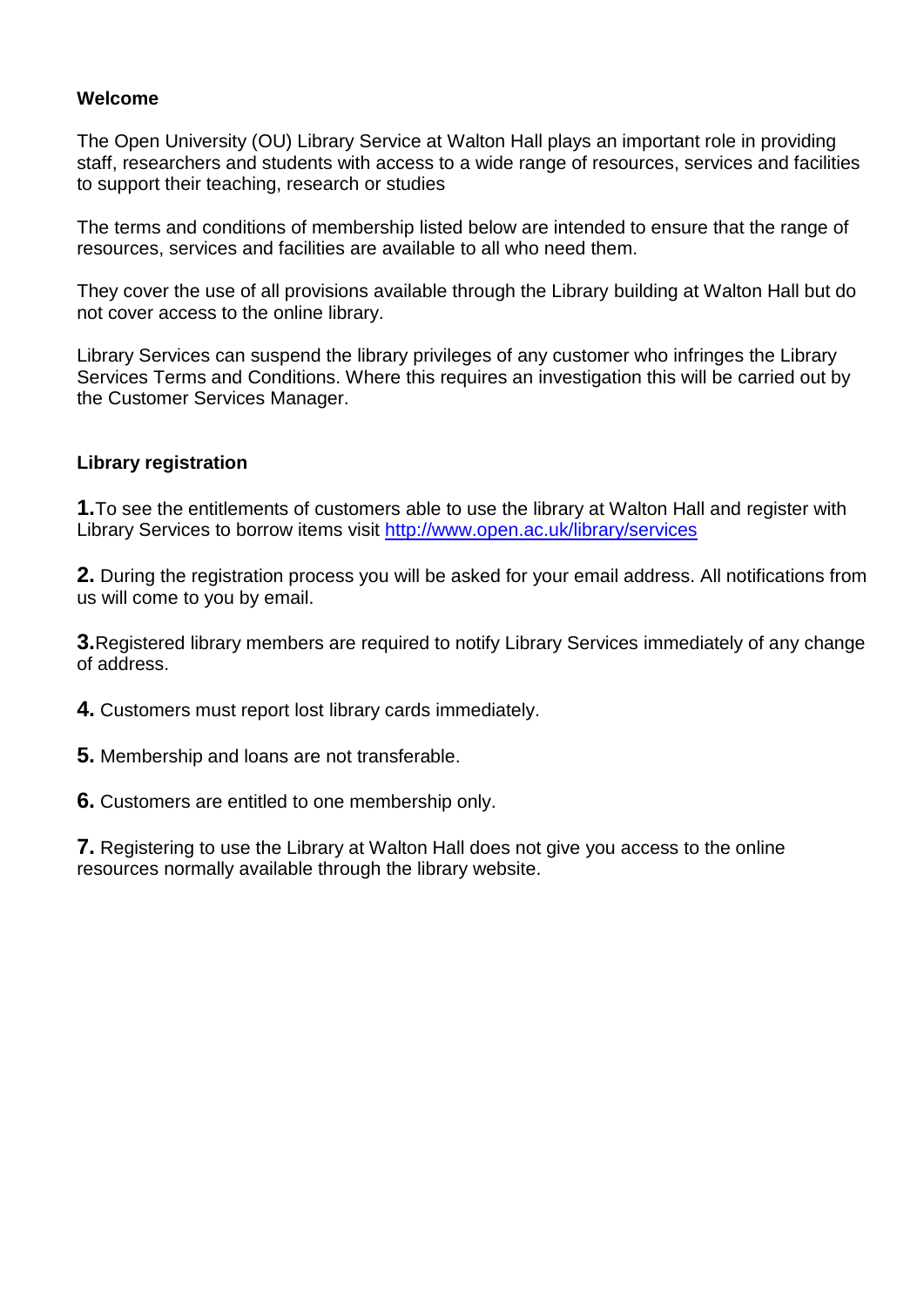## **Using library services and resources**

**8.** An item is defined in these Terms and Conditions as a unit of recorded information or a piece of equipment (e.g. books, journals, pamphlets, illustrations, maps, microforms, videos, DVDs).

**9.** No item should be taken from the library building until the customer has registered the loan.

**10.** All items remain the responsibility of the customer until the record of the loan is cancelled.

**11.** Items may remain on loan until the end of the specified loan period, after which they must be returned to Library Services by the date specified. Items can be renewed by telephone, email, or online.

**12.** Borrowed items can only be taken out of the United Kingdom if they can be returned within 7 days when recalled.

**13.** Items borrowed from other libraries on behalf of OU staff and students are subject to the conditions imposed by the lending library.

**14.** Items belonging to Library Services must not be annotated, marked or damaged in any way.

**15.** Library Services may withhold or restrict the circulation of any item.

**16.** Customers may be charged for non-returned, lost or damaged items. A non-refundable administration charge may be made for every invoice raised.

**17.** Library Services reserves the right to introduce fines in discussion with the University.

**18.** All copying must comply with the conditions of the 1988 Copyright, Designs and Patents Act and its related legislation and all licences held by the Open University. If in any doubt please contact the Library helpdesk [http://www.open.ac.uk/library/library-information/contact-us.](http://www.open.ac.uk/library/library-information/contact-us)

# **Using the library building in Milton Keynes**

**19.** Customers are expected to behave considerately (including consumption of food and drink) in the library building, so that other users may work in an atmosphere conducive to study.

**20.** Library customers are expected to treat library staff and other customers respectfully at all times. Any customer behaving inconsiderately or inappropriately will be asked to leave the premises.

**21.** Mobile phones must be switched to silent whilst in the building. The use of mobile phones to make or receive calls should be restricted to the stairwells or Bookends Coffee Lounge, and not study or work areas.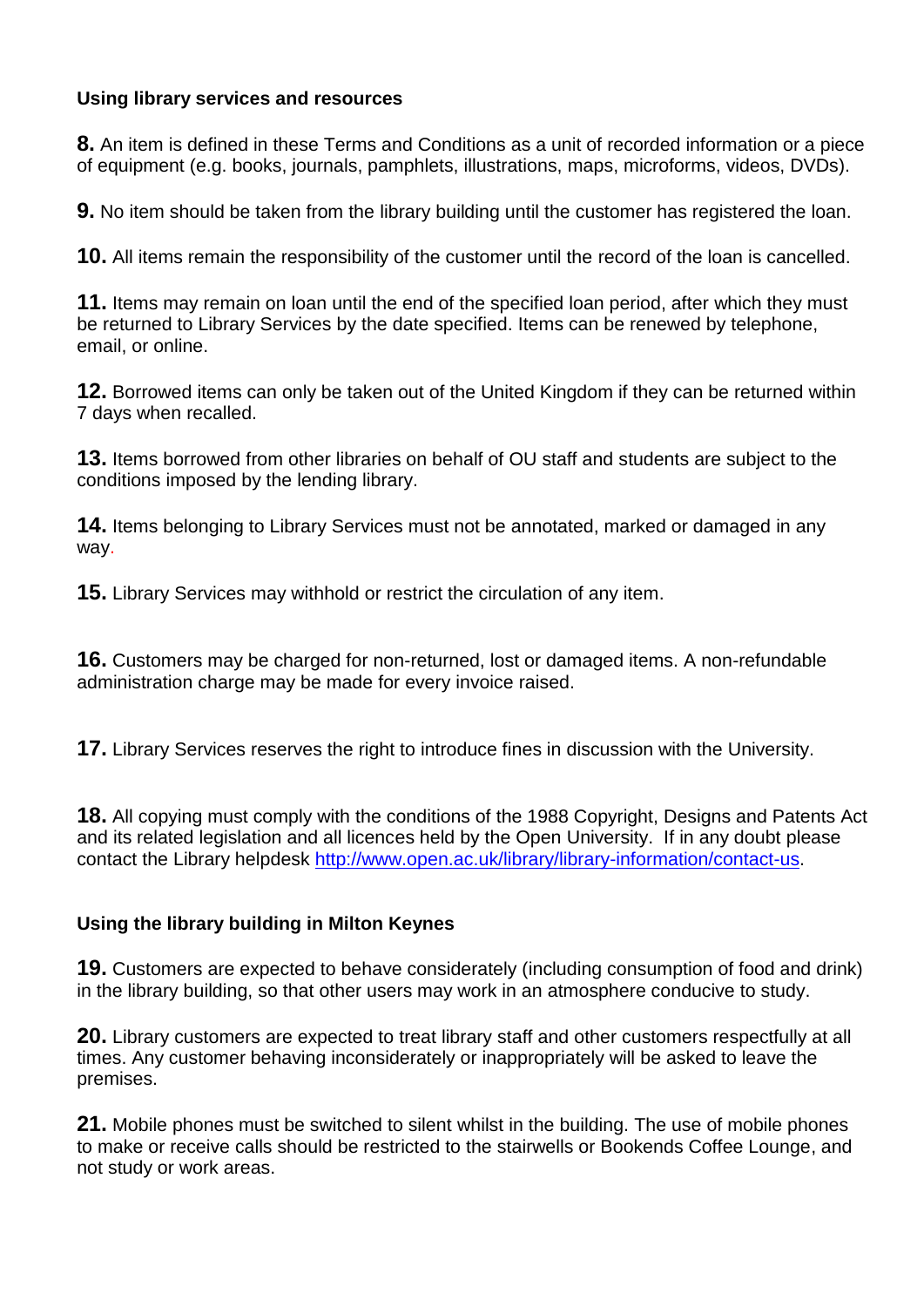**22.** Food and drink containers are to be disposed of in the bins provided.

**23.** Customers are expected to take reasonable care of their own health and safety and read and take note of the health and safety and fire notices displayed in the building.

**24.** Library customers must look after personal property at all times and must not leave personal possessions unattended. Library Services accepts no responsibility for the loss or damage of any customer's personal possessions.

**25.** Children and young people under the age of 16 are welcome in the library building if they are accompanied by an adult. Children are the responsibility of the accompanying adult whilst on Library Services premises, and are required to be adequately supervised at all times.

**26.** Smoking is not allowed in the building.

**27.** No dogs (other than assistance dogs) will be allowed in to the building.